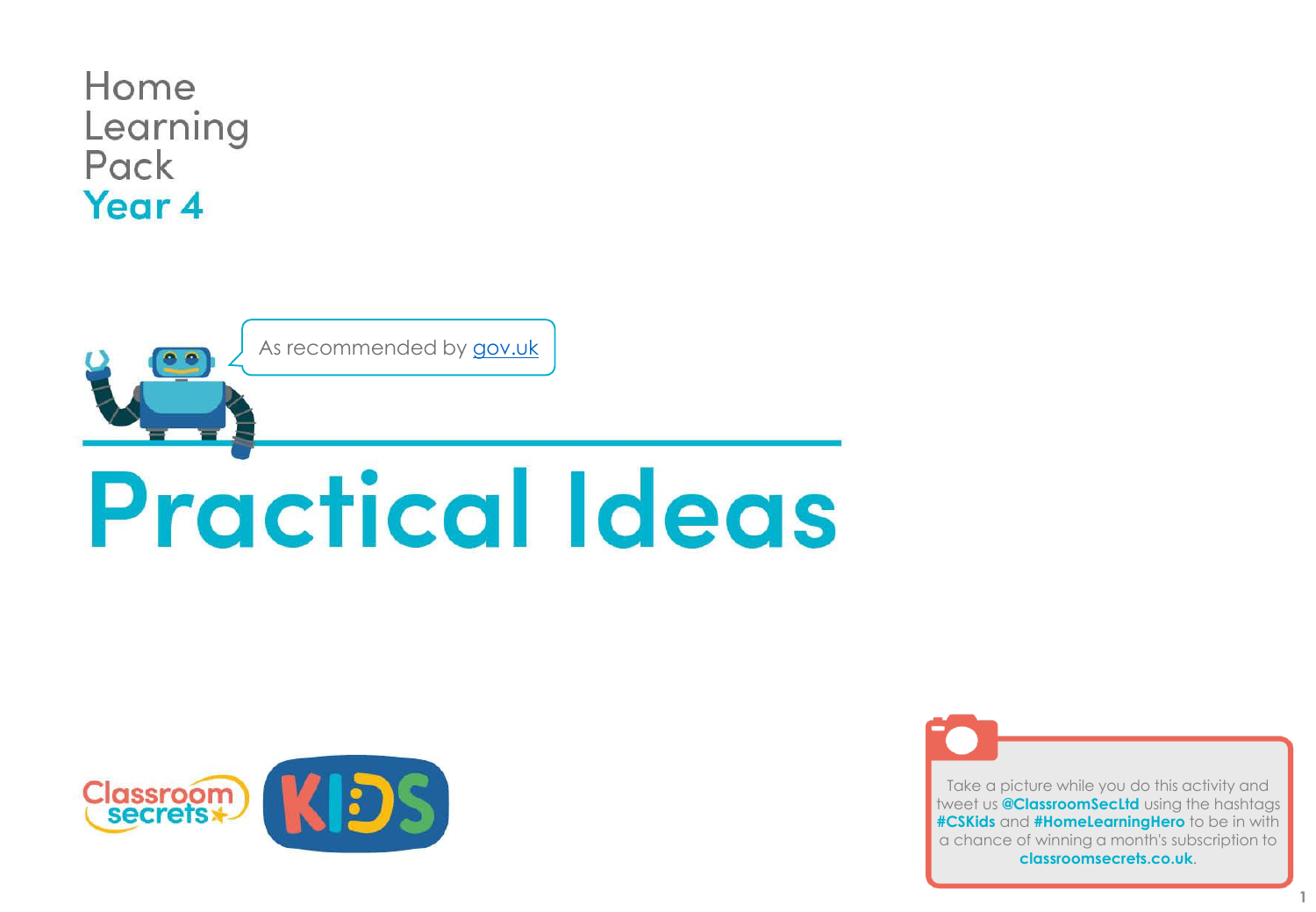



**Visit kids.classroomsecrets.co.uk for online games to support learning.**

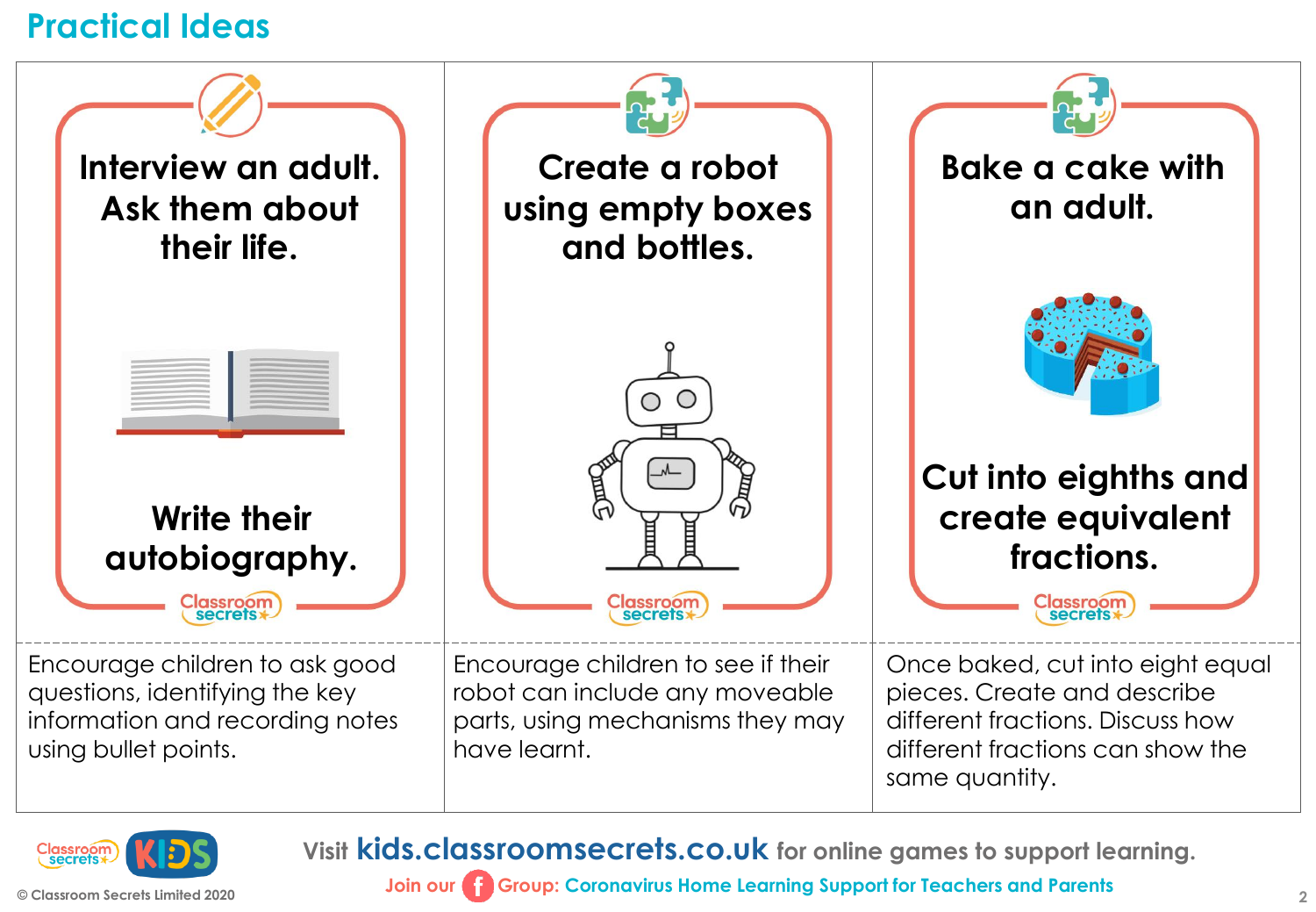



**Visit kids.classroomsecrets.co.uk for online games to support learning.**

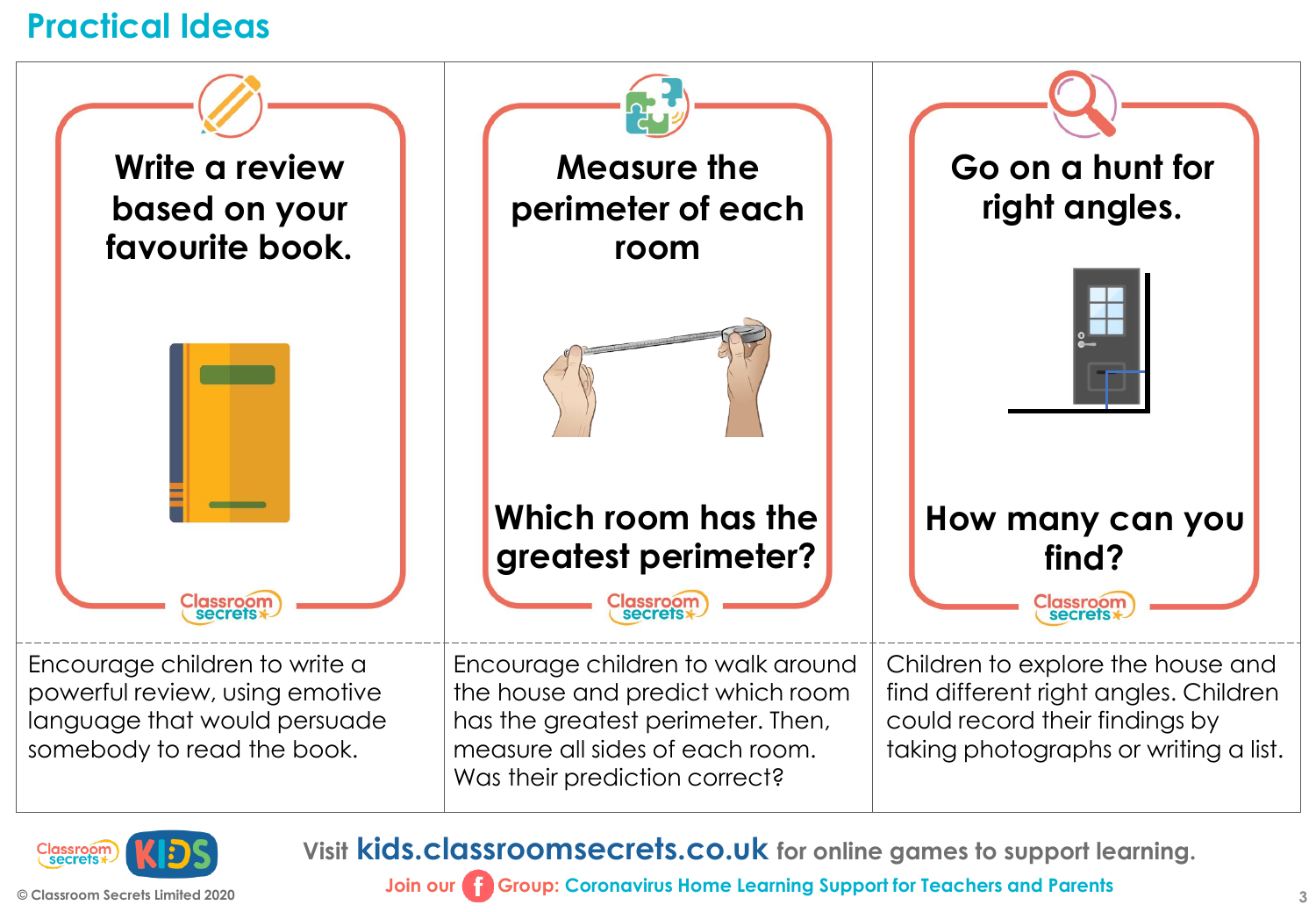



**Visit kids.classroomsecrets.co.uk for online games to support learning.**